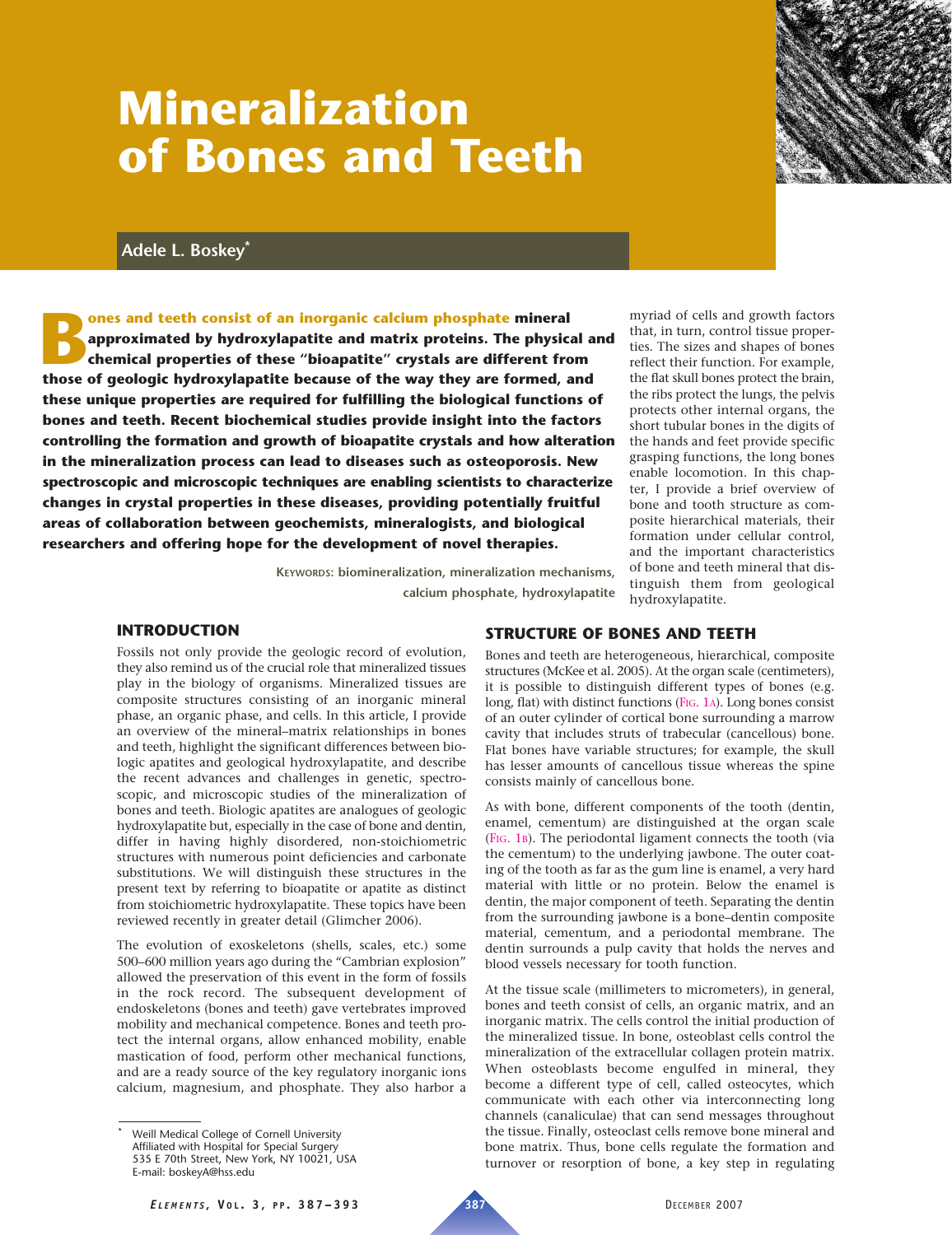

The hierarchical nature of bones (**A**) and teeth (**B**), illustrated using mouse tissues. (**A**) shows a mouse humerus (whole tissue), a high-power micrograph of the struts in trabecular bone (tissue structure), an electron micrograph of lamellar bone and an AFM image showing the peaks and troughs of the lamellae (microstructure), and a cartoon (ultrastructure) illustrating the major components of the matrix, triple-helical collagen (rope-like structure, C) and apatite (M). The apatite structure is a projection of the hydroxylapatite unit cell.<br>Ca<sup>2+</sup>, blue circles; OH<sup>-</sup> or vacancy, green circles; PO<sub>4</sub>3-, red triangles. In (**B**), the mouse second molar structure (whole tissue) is also shown in cross section (tissue structure), with regions of enamel (E), dentin (D), pulp (P), cementum (Ce) and periodontal ligament (PDL) indicated. SEM images (microstructure) show dentin (D) with lamellar peritubular and intertubular dentin and enamel (E). The cartoon (ultrastructure) includes amelogenin nanospheres (A, pink cluster) from enamel. IMAGES IN (A) CONTRIBUTED BY DR. EVE DONNELLY AND IN (B) BY DRS. KOSTAS VERDELIS AND J. TIMOTHY WRIGHT. **FIGURE 1**

body calcium, magnesium, and phosphate levels. This maintenance of inorganic ion levels, or homeostasis, is one of the major non-mechanical functions of bone. It is disrupted in a variety of common human diseases such as osteoporosis and osteomalacia.

At the microstructure scale (micrometers), bone consists of structural units such as the individual struts (trabeculae) found in the marrow connecting the bone structure, the thin plates (lamellae) in cortical bone, and the bone formed around blood vessels (osteons). In the tooth, structural units include the tubules that permeate the dentin and the intertubular dentin that surrounds the extensions of the dentin-forming odontoblasts.

At the ultrastructural scale (nanometers), individual tissue components, namely the mineral crystals and the organic matrix, can be discerned. The organic matrix of bone consists primarily of a fibrous protein, collagen, and lesser amounts of other noncollagenous proteins (discussed later). In tooth, collagen is also the major organic constituent of dentin and cementum, but there is no collagen in enamel. Collagen is the same protein that gives flexibility to ligaments and tendons, but the addition of mineral to the collagen matrix makes it rigid and gives bones and teeth their greater loadbearing capacity. The mineral that reinforces bone and dentin matrices and is also the major constituent of enamel is an analogue of the mineral hydroxylapatite. At the element scale, bone apatite nanocrystals exhibit a variety of substitutions and vacancies that make the Ca/P molar ratio distinct from the stoichiometric hydroxylapatite ratio of 1.67 (Boskey 2006). Enamel apatite has fewer substitutions than bone or dentin mineral and more closely approximates stoichiometric hydroxylapatite.

### *Crystal Morphology, Size, and Composition*

The crystals in bone have a plate-like habit and are nanosized, with a length of  $\approx 20-50$  nm and a width of 12–20 nm, depending on age and species (Glimcher 2006). The crystals in dentin are of similar size, but enamel crystals are ~10 times larger in all dimensions (Kirkham et al. 1998). In all these tissues, the initial crystals tend to be round but grow longer with age, suggesting the existence of factors that regulate bioapatite crystal habit. In bone, cementum, and dentin, apatite crystals develop with their long *c*-axes parallel to the collagen fibril axis (FIG. 2). The collagen and associated proteins play an important role in determining nucleation, growth, and proliferation of these crystals.

Because of bone remodeling or turnover, bone composition differs with animal age and tissue age, environmental factors, and health status. There is an age-dependent variation in chemical composition, crystal size, and amount of mineral present in different sites within the osteons and trabeculae in bone. Different parts of the tooth also have variable structure and composition. The outer coating, enamel, is not formed on a collagen matrix, and the organic matrix of enamel is degraded when the tooth is mature (Margolis et al. 2006). Enamel composition may be changed by bacteria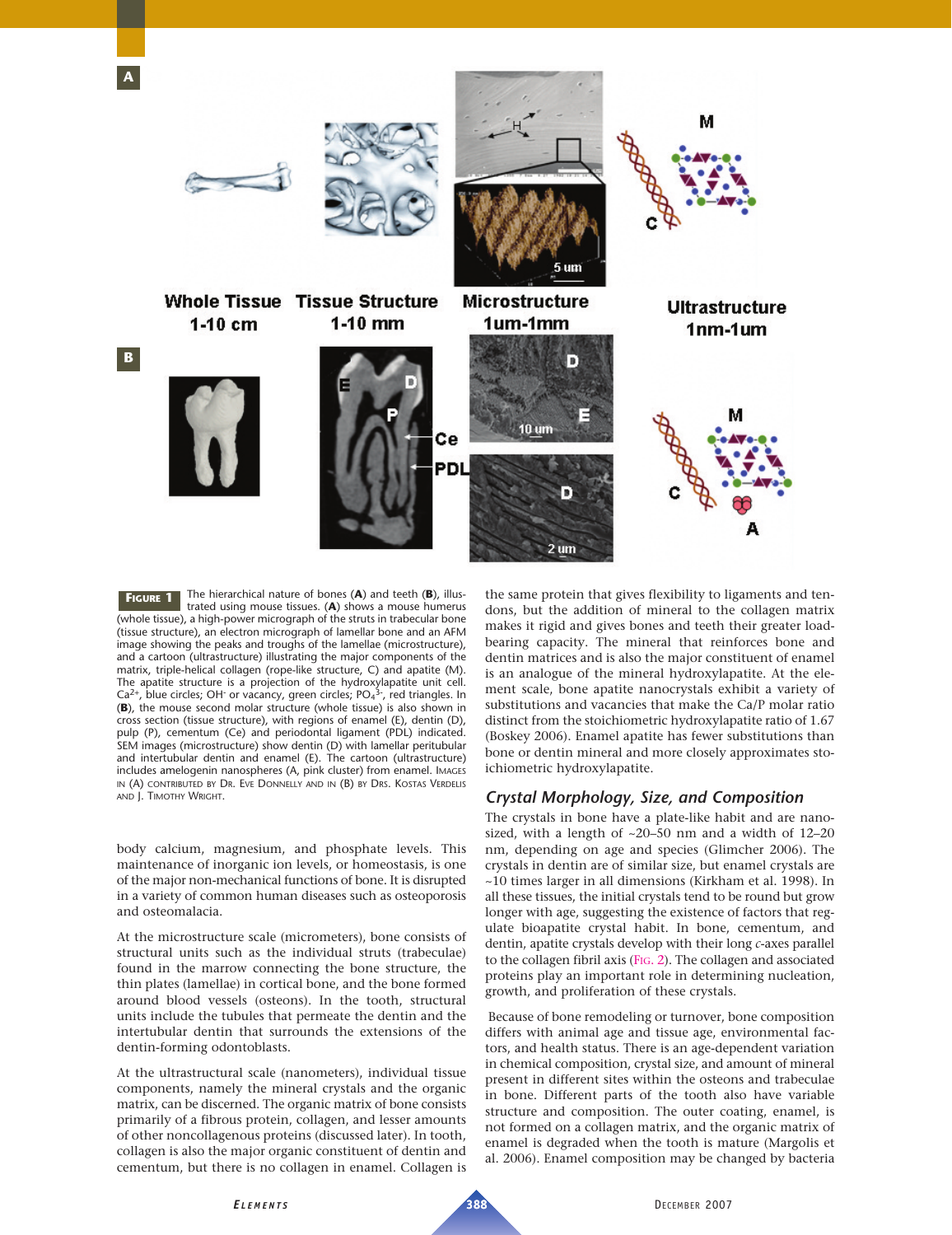that cause dental caries and by chemical agents used to remineralize the damaged enamel. Dentin and cementum are not remodeled, so studies of their age-dependent maturation provide a picture of the dynamics of mineral deposition (Verdelis et al. 2007).

#### *Differences between Bone and Dentin Hydroxylapatite and Geologic Hydroxylapatite*

Almost a century ago, broad and poorly defined X-ray diffraction patterns from ground bone were recognized to be similar to those of geologic hydroxylapatite,  $Ca<sub>5</sub>(PO<sub>4</sub>)<sub>3</sub>(OH)$ (de Jong 1926). Later studies showed bone and dentin Ca/P molar ratios to be different from the 1.67 value for geologic hydroxylapatite (Zipkin 1970). A noncrystalline, X-rayamorphous calcium phosphate phase (ACP) with a Ca/P molar ratio of 1.5 was found to precipitate spontaneously from highly supersaturated solutions and to convert at physiologic pH to apatite. This phase was suggested to be a precursor to bone and dentin mineral, thus explaining the non-stoichiometric Ca/P ratio in bones and teeth (Eanes et al. 1965). However, more sophisticated structural analyses based on radial distribution functions failed to demonstrate the presence of ACP in young bone (Grynpas et al. 1984). Recently the discovery of a stable amorphous calcium carbonate in sea urchin spines (Politi et al. 2004) reawakened the suggestion that a transient amorphous phase might also exist in bone (Weiner 2006). Structural studies based on nuclear magnetic resonance analysis argue against this and suggest that the presence of surface  $HPO<sub>4</sub><sup>2</sup>$  ions could explain the broad diffraction peaks (Jager et al. 2006), without a need to invoke the presence of ACP. While the controversy has not been put to rest, we are comfortable in stating that in all but the youngest bone and dentin, the only phase present is a highly disordered, highly substituted apatite. The small crystal size, high degree of carbonate substitution, substantial OH deficiency, presence of lattice vacancies, and the resultant increased solubility make apatite in bone, dentin, cementum, and even enamel distinct from geologic hydroxylapatite. The small crystal size means that a large percentage of the atoms are on the surface of the crystal, providing a large specific surface area for sorption of ions, proteins, and drugs. Another key distinction is that hydroxylapatite grows and incorporates inclusions over geological timescales compared to the changes in bone and tooth mineral that occur over short time spans (days to months). With time, depending on tissue site and animal diet, bone and dentin mineral progresses from a poorly crystalline apatite with high  $HPO<sub>4</sub><sup>2</sup>$  content and a low level of crystallinity to a mineral with somewhat higher crystallinity, lower acid phosphate content, and a more organized structure, albeit with more carbonate substitutions (Carden and Morris 2000; Boskey 2006; Verdelis et al. 2007).

The most significant way in which bone and dentin apatite crystals are distinct from geologic hydroxylapatite is the way in which they form and, as a consequence of this, the association of the mineral phase with an organic matrix. All mineralization in living organisms (biomineralization) is controlled to some extent by cells, and the organic matrices made by those cells facilitate the deposition of crystals. The extracellular matrix proteins associated with mineralized collagen in bone and dentin also change with time. Initially, the mineral crystals are formed in an environment rich in the so-called SIBLING (Small Integrin-Binding LIgand N-linked Glycoprotein) proteins. As bone crystals grow, there is greater association with proteins, such as osteocalcin, that regulate remodeling. This points to the final, key distinction between bone apatite and geologic hydroxylapatite—bone mineral is always in a dynamic state



Transmission electron micrograph showing the alignment of electron-dense mineral crystals along the collagen fibrils in fish scales. The fish scale image matches that of the newestformed mineral in bone and dentin in mammals and allows viewing of the earliest mineral deposits; although the same orientation is found in bone and dentin, it is more difficult to visualize in these more highly mineralized tissues. Arrows point to typical electron-dense crystals and the lighter structures represent collagen fibrils. The collagen fibrils can also be seen in cross-section adjacent to the mineralized tissue. IMAGE COURTESY OF DR. STEPHEN B. DOTY **FIGURE 2**

and is remodeled (removed and redeposited) by cellular activity, whereas geologic hydroxylapatite is modified only by physicochemical processes such as dissolution, reprecipitation, and incorporation of foreign ions.

Dentin mineral is remodeled to a much lesser extent, although the roots are remodeled as a response to disease, and the remodeling is under cellular control. Enamel mineral is not remodeled, but enamel matrix is degraded as mineralization takes place. Enamel mineral may be lost due to dissolution by bacterial acids resulting in dental cavities. It is crucial to appreciate these differences between biologic apatite and geologic hydroxylapatite, and extreme caution must be exercised if attempting to use results obtained in vitro from highly crystalline hydroxylapatites to explain biological in vivo processes.

### *Organic Matrices of Bones and Dentin*

Bone and dentin are composite materials that consist of apatite crystals deposited in an oriented fashion on a scaffolding provided by an organic matrix, predominantly collagen. Collagen, an insoluble fibrous protein, is one of the most abundant proteins in the body. Of the more than 27 types of collagen, type I is the most prevalent and is associated with bone, dentin, cementum, skin, ligament, and tendon.

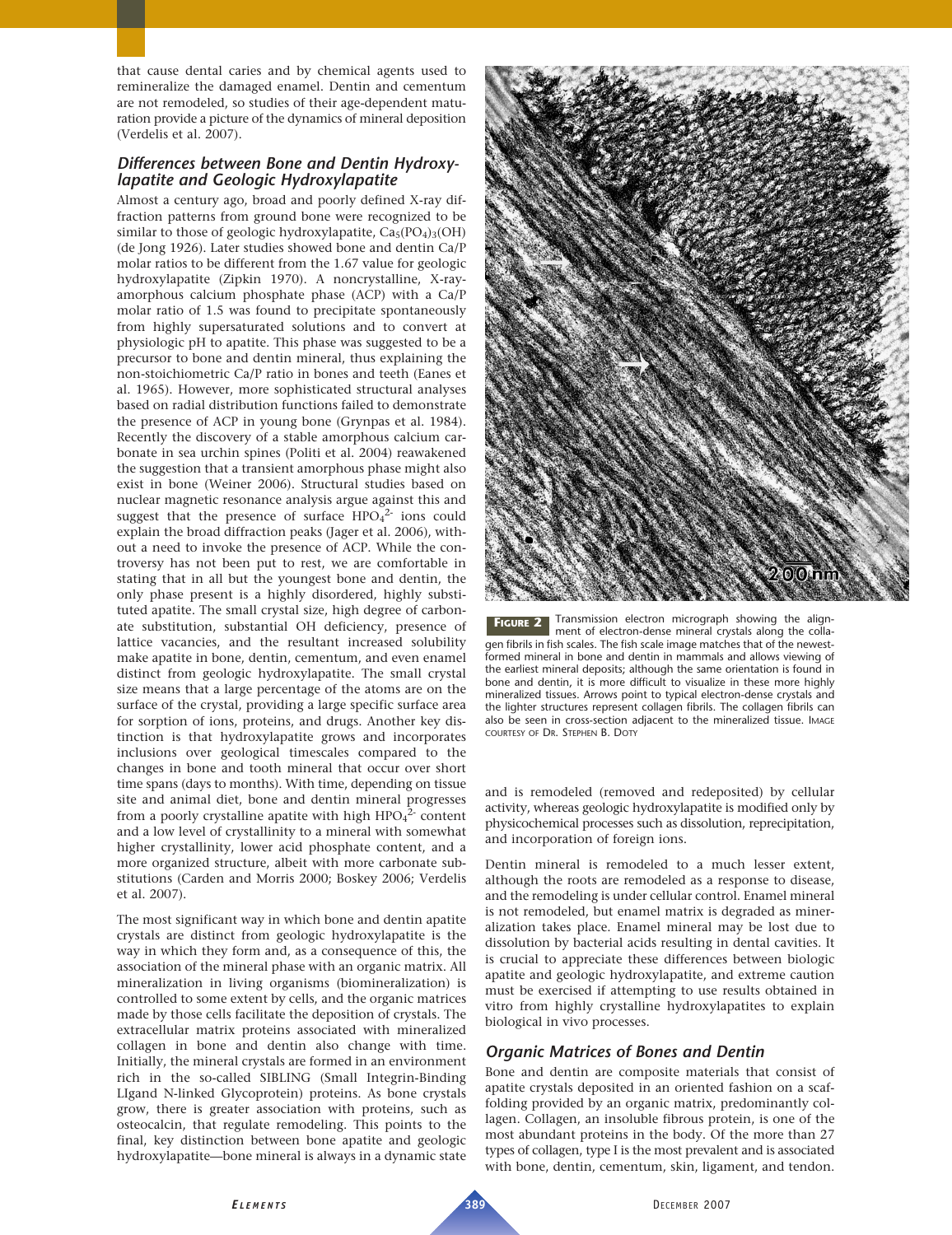The collagen macromolecule has a unique structure, consisting of three collagen polypeptide chains wound into a repeating triple-helical fibril (Ramachandran and Venkatachalam 1966). The fibrils line up head-to-tail to form repeating arrays that give flexibility to the nonmineralized tissues. When reinforced with mineral particles, the resulting composite increases in strength and becomes capable of bearing weight. The mineral particles align themselves with their long axes parallel to the fibril axis of the collagen (FIG. 2). Spaces (holes) between the individual collagen molecules and between the collagen fibrils can accommodate these mineral particles (Hodge 1989). The apatite crystals appear to deposit first within the holes and then to spread throughout the matrix.

Noncollagenous proteins are found tightly associated with the collagen. If one removes the mineral from the collagen matrix with solvents that also extract the noncollagenous proteins, the matrix cannot be remineralized (Termine et al. 1981). Similarly, if one removes the organic phosphate–ester residues from the already demineralized matrix, the dephosphorylated matrix cannot be remineralized (Glimcher 1989). Observations such as these led to the concept that noncollagenous proteins are important for the control of bone and dentin mineralization. Zhu et al. (2007) provide extensive data concerning the properties, modifications, functions, and effect on in vitro apatite formation of noncollagenous extracellular matrix proteins in bone and dentin.

Many noncollagenous proteins are phosphorylated proteins, again suggesting a role for the protein-linked phosphate–ester groups in the mineralization process. The major proteins associated with enamel are not phosphorylated, and include amelogenins, ameloblastins, enamelins. The role of these proteins in initial enamel mineral formation and growth was recently reviewed (Bartlett et al. 2006; Margolis et al. 2006).

To mimic the process of bone and tooth formation, tissue engineers are developing scaffolds that can be directly implanted into mineralized tissue defects or can be seeded with cells prior to implantation (Holland and Mikos 2006; Cerruti and Sahai 2006; Jones et al. 2007 this issue). Some of these implants contain model collagen scaffolds. Others have a structure resembling that of native collagen but do not contain any collagen molecules. Many of the scaffolds being tested include peptide mimetics that can recruit cells and control cell remodeling of the matrix. The peptide mimetics are designed from those native compounds that have proven functions in the mineralization process.

#### **CELLULAR REGULATION OF THE MINERALIZATION PROCESS**

Cells produce the organic matrix that becomes mineralized, control the flux of ions into the extracellular matrix, and register signals that indicate when the mineralization process should commence and end (TABLE 1). The extracellular matrix surrounding the cells provides an oriented surface for mineral deposition and defines both the sites where mineralization will commence and the size to which the crystals will grow. Collagen provides the template for mineral deposition in dentin and bone, and the size and organization of the collagen fibrils limits the dimensions that mineral crystals can attain. However, as noted above, without the noncollagenous proteins, the mineralization process does not occur in a measurable time period.

#### *Macromolecules that Control Mineral Formation and Crystal Growth in Bone and Dentin*

As noted above, several families of proteins associated with the collagen matrix are involved in regulation of the mineralization process. Some of these proteins have multiple

functions beyond their role in mineralization (Zhu et al. 2007). The proteins include phosphorylated proteins, proteoglycans, glycoproteins, gamma-carboxy-glutamic-acidcontaining (gla) proteins. Among the phosphorylated proteins, the SIBLINGs are the most widely studied (Qin et al. 2004). The genes for all these proteins are on the same chromosome. These proteins all have cell-binding domains and multiple phosphorylation sites. They all interact with fibrillar collagen, and they can be cleaved enzymatically into smaller fragments. Investigations by our group have focused on how these posttranslational modifications (phosphorylation, binding, fragmentation) can affect the formation and growth of bioapatite in solution (Zhu et al. 2007). Some of these proteins act as both inhibitors and promoters of mineralization (see online table as supplementary data at www.elements.geoscienceworld.org) depending on the extent of posttranslational modification and/or their concentration. Similarly, small leucine-rich proteoglycans (SLRPs) interact with fibrillar collagen, can be cleaved and variably sulfated, and sometimes are excreted in larger forms requiring fragmentation for activation (Waddington et al. 2003). The gla-protein family has fewer members than the SLRP and SIBLING families, but these too have anionic components that are subject to posttranslational modifications (Laizé et al. 2005).

Several properties must be demonstrated in order to prove that a material isolated from mineralized tissue is directly involved in the mineralization process. First, the component must be shown to be present, to be modified, or to disappear, concurrent with its hypothesized role in the nucleation of mineral crystals or in the regulation of crystal growth. Second, it must be shown to have a role in the mineralization process. This can be demonstrated by cell-free solution studies, by studies in cell, tissue, or organ culture, or by analyses of animal models (or patients) in which the protein is overexpressed, underexpressed or improperly modified after it is expressed. The most convincing proof is a combination of all the above.

The noncollagenous proteins found in the mineralized tissues occur at or near the mineralization front in bones and teeth. Their presence has been demonstrated by using a radioisotope during synthesis to label the protein and identify it by its emitted radiation; by immunohistochemistry where antibodies localize the protein in tissue sections; and/or by localizing the gene or the protein at specific sites in the tissue. A variety of methods can be used to study the effects of the protein in the absence of cells. In studies of mineral formation, the protein is exposed to a metastable calcium phosphate solution that is supersaturated with respect to hydroxylapatite but in which precipitation does not occur for months or even years until a nucleator is added (Takeuchi et al. 2005). The presence of the protein promotes faster nucleation relative to the metastable protein-free controls. In a different type of experiment exploring crystalgrowth kinetics, one can determine the effect of proteins on the growth rates of preformed seed crystals in metastable solution and monitor the resulting crystal morphologies (Moradian-Oldak et al. 1998; Wesson and Ward 2007 this issue). Mineral accumulation in these studies is based on chemical analysis of changes in the dissolved calcium and phosphate concentrations, measurement of the amount of mineral accrued, or physicochemical assessment of crystal size (by electron microscopy, X-ray diffraction, or some other spectroscopic method). These same types of mineral analysis methods are often used to assess the properties of the mineral in genetically modified animals.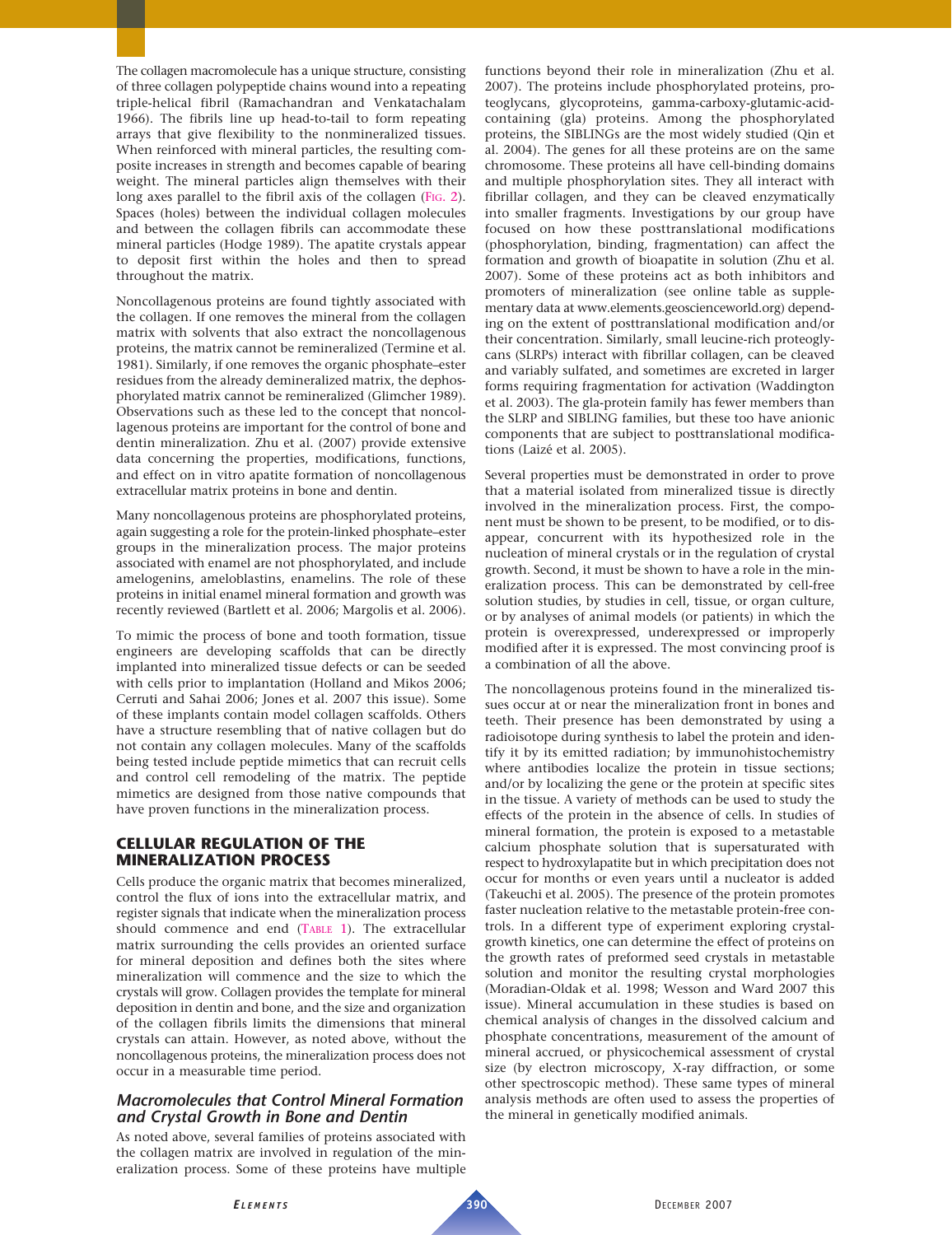**TABLE 1** PRINCIPAL CELLS MINERALIZED TISSUES IN VERTEBRATES

| <b>Cell</b>  | <b>Tissue</b>              | <b>Function and Properties</b>                                                                                                                                      |
|--------------|----------------------------|---------------------------------------------------------------------------------------------------------------------------------------------------------------------|
| Chondrocyte  | <b>Calcified Cartilage</b> | Secretes matrix and prepares matrix for calcification                                                                                                               |
| Osteoblast   | <b>Bone</b>                | Round or flat-bone forming cell that synthesizes matrix and orchestrates the coupling<br>of bone formation and bone remodeling                                      |
| Osteocyte    | <b>Bone</b>                | Osteoblast surrounded by mineral; linked to other similar cells by thin processes (canaliculae)                                                                     |
| Osteoclast   | <b>Bone</b>                | Multinucleated large-bone resorbing cell; binds to bone surface and releases acid and<br>enzymes that respectively remove mineral and matrix in response to signals |
| Odontoblast  | <b>Dentin</b>              | Tooth matrix-forming cell; produces dentin matrix in a predefined direction                                                                                         |
| Cementoblast | Cementum                   | Cell involved in synthesis of cementum mineral and matrix                                                                                                           |
| Ameloblast   | Enamel                     | Cell that produces enamel                                                                                                                                           |

### *Studying Mineralization Processes in the Bones of Genetically Modified Animals*

In recent years, techniques for ablating (knockout) or overexpressing (knockin) genes in mice and other species have been widely applied to elucidate the functions of the proteins produced by these genes (Boskey et al. 2005). Gene modification may also occur naturally or may be designed to occur in a specific tissue (conditional knockout or knockin). There are certain limitations to these methods: (1) the gene may be essential for life, and gene modification could create a condition such that no new animals are born and none can be evaluated; (2) gene modulation may cause the over- or underexpression of compensatory genes, thus preventing any visible changes in the organism; or (3) the modulation of the gene may have effects not directly related to the protein function because of the way in which the modulation occurred. Despite these potential limitations, gene-modification techniques have provided considerable insight into the functions of numerous extracellular matrix genes.

The most obvious bone changes have occurred in animals lacking osterix and cbfa1/Runx2—master genes that are required for the initiation of cartilage calcification and bone formation (Okazaki and Sandel 2004). Mice with abnormalities in the genes that express bone (type I) collagen have a condition known as osteogenesis imperfecta, which is characterized by brittle, fragile bones. These bones contain abnormal collagen fibrils with abnormally small, poorly oriented crystals. Genetic studies on patients with osteoporosis showed a polymorphism (i.e. variation in a gene expressing one chain of the collagen molecule) that is associated with fracture incidence (Stewart et al. 2006). More subtle bone and tooth changes occur in mice lacking the extracellular matrix proteins. When examined by light microscopy, bones and teeth of these animals often do not show any visible changes, but analysis by sophisticated techniques, such as magnetic resonance imaging (MRI), microcomputed tomography (micro-CT), and other two- and three-dimensional spectroscopic techniques (Judex et al. 2003), reveal changes that provide insight into the function(s) of the protein.

Fourier transform infrared (FTIR) spectroscopic imaging and Raman microspectroscopic imaging can be used to provide information on the spatial distribution of molecular vibrations in tissues such as bone and dentin (Carden and Morris 2000; Boskey 2006). The spectra arise from vibrations in the bonds of the component molecules (mineral, collagen, lipid) within the tissue (FIG. 3A) and indicate the quantity of the component as well as changes in the molecular environments. Parameters have been defined in both FTIR and Raman studies that are indicative of tissue mineral content, mineral crystal size, mineral  $\rm{HPO_4}^{2-}$  content, mineral carbonate content, and collagen matrix maturity. For example, the peak height ratio of the 1030 cm-1 band in stoichiometric apatite to the 1020 cm-1 band in non-stoichiometric apatite can be used to estimate the crystal size or crystallinity index.



FTIR analysis of bones illustrating the effect of dentin matrix protein 1 (DMP1) deficiency on mineral content and crystallinity. (**A**) Typical spectrum of bone showing the vibrational bands used to calculate mineral and matrix parameters. (**B**) Images of mineral/matrix ratio in bone shafts of knockout (KO) and wild-type (WT) mice. This parameter, calculated as the ratio of the integrated areas under the phosphate (900–1200cm-1) vibration to the integrated area under the amide I band (1585–1720 $cm^{-1}$ ) is linearly related to the mineral content of the tissue as determined by ash weight (Faibish et al. 2005). (**C**) Images of crystallinity (crystal size/perfection) distribution in in the same bone of KO and  $\overline{WT}$  mice. 1 pixel ~6.3 µm. The "crystallinity" parameter is calculated from the peak height intensity of subbands at 1030 cm<sup>-1</sup> and 1020cm<sup>-1</sup> and is correlated to the particle size as determined by X-ray diffraction (Boskey 2006). The color scales correspond to the values for the parameter shown, where blue is lowest and red is highest. **FIGURE 3**

FIGURES 3B AND 3C show FTIR images and their corresponding histograms from the cortical bone in a knockout (KO) mouse that lacks the SIBLING protein DMP1 (dentin matrix protein 1) compared to those of its age- and sex-matched wild-type (WT) litter mate. The images show that the mineral content is decreased and crystallinity is increased in the bones of the KO mouse. These images led to the suggestion that DMP1 is important for both initiation of mineral for-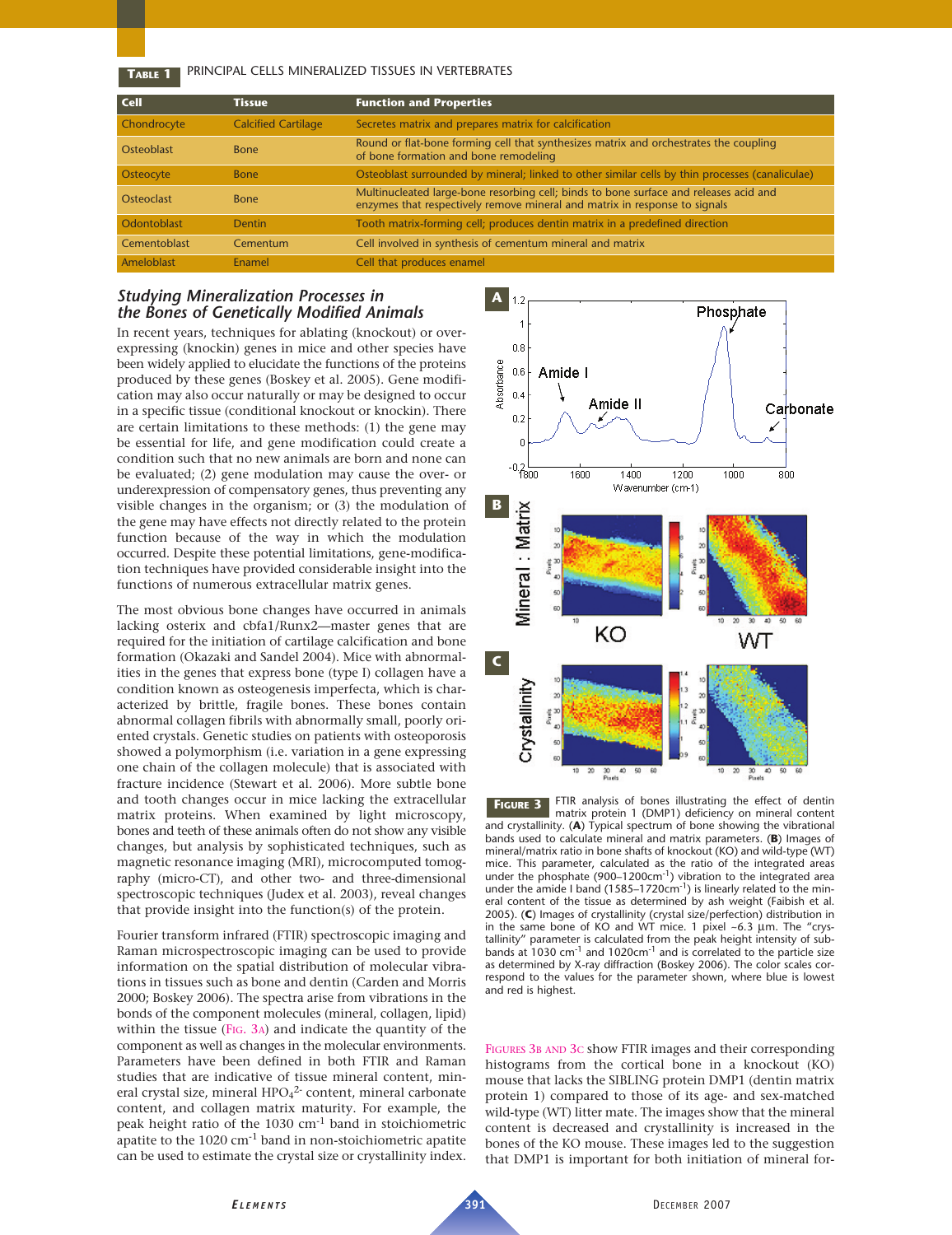mation and regulation of mineral accumulation (Ling et al. 2005). DMP1 depletion has recently been shown to alter phosphate metabolism, adding new dimensions to its role in mineralization (Lorenz-Depiereux et al. 2006; Feng et al. 2006). Computer modeling also indicates how DMP1 and other anionic matrix proteins may interact with mineral crystals and crystal nuclei (Huq et al. 2005), thus controlling crystal size and shape.

# **CLINICAL RELEVANCE**

Knowledge of mineralization processes and mechanisms in bones and teeth is important for the prevention and treatment of both common and rare diseases, ranging from osteoporosis to dental caries. Animal models often provide insight into human diseases with similar characteristics. Conversely, suggestions that a human disease may involve a particular genetic abnormality have, in some cases, led to the development of animal models that can be used to study the effects of proposed therapies and to perform detailed analyses that cannot be done in humans. For example, mice lacking a protein related to a lipoprotein receptor had decreased bone density, providing a model that could be used for the study of osteoporosis (Baldock and Eisman 2004). Our understanding of the mineral differences in mutant animal models and the comparison of these changes to bone diseases in larger animal models have provided novel insights into the disease process and new therapeutic goals.

There are a variety of human diseases in which altered mineral properties occur in bones and teeth. Examples of these mineral changes are summarized in TABLE 2, which includes frequently encountered diseases such as osteoporosis and osteomalacia and less-common diseases such as osteopetrosis, osteonecrosis, and osteogenesis imperfecta and odontogenesis imperfecta. Some of these diseases are due to genetic abnormalities, but they may also be attributed, to varying degrees, to environmental factors such as diet, exposure to sunlight, and exercise (Ralston and de Crombrugghe 2006).

## **FUTURE DIRECTIONS**

Scientists and engineers are working together with clinicians to design new materials that restore function and repair or replace mineralized tissues damaged by disease or injury (Tuan 2004; Fong et al. 2005; Jones et al. 2007). Despite the extensive knowledge base that allows such tissues to be engineered, there are still unsolved questions about bone and tooth mineral and the mineralization process in these tissues. For example, what factors control mineral deposition at discrete sites in normally mineralized tissues and not in others? Which trace elements are beneficial or harmful when incorporated in bones and teeth, in what chemical species form do they occur, and at what concentrations? Which factors and extracellular matrix proteins are essential for directing the process of mineralization, and which are redundant? Can bone lost to disease and repaired by a functional material attain the mechanical and biological properties of the original material? Which therapeutics will be able to restore diseased bones and teeth to their normal function? What role do stem cells play in controlling mineralization? While some of these questions may seem redundant, they set the stage for many future investigations. Mineralogists and geochemists interested in investigating nanocrystals will help to determine the answer to these questions.

# **ACKNOWLEDGMENTS**

The author's research reported in this article was supported by NIH grants DE04141, AR041325, and AR037661, and by NIH Core Center grant AR046121. The author is grateful to all her collaborators, students, postdoctoral fellows, and staff who through the years have contributed to this research, and especially to Dr. Marian Young (NIDCR) for reviewing this article.  $\blacksquare$ 

| <b>Disease</b>                    | <b>Description</b>                                         | <b>Prevalence</b> | <b>Mineral</b><br><b>Content</b> | <b>Crystal Size</b> | <b>Other Features</b><br>and Relevant Review                                                |
|-----------------------------------|------------------------------------------------------------|-------------------|----------------------------------|---------------------|---------------------------------------------------------------------------------------------|
| <b>Osteoporosis</b>               | Increased porosity with<br>tendency to fracture            | <b>High</b>       | Variable                         | <b>Increased</b>    | Collagen maturity increased<br>(Boskey et al. 2006)                                         |
| <b>Amelogenesis</b><br>imperfecta | Impaired enamel mineralization                             | <b>High</b>       | <b>Decreased</b>                 | Variable            | Hypomineralization; oftenX-linked<br>(higher prevalence in males)<br>(Robinson et al. 2003) |
| Osteomalacia                      | Poorly mineralized bone with<br>tendency to fracture       | <b>High</b>       | <b>Decreased</b>                 | <b>Increased</b>    | Associated with vitamin D deficiency<br>(Faibish et al. 2005)                               |
| <b>Osteogenesis</b><br>imperfecta | Brittle bone disease due to<br>abnormal collagen synthesis | Low               | Decreased                        | <b>Decreased</b>    | Abnormal collagen gene expression<br>(Zhu et al. 2007)                                      |
| <b>Osteopetrosis</b>              | Rock-like bone with increased<br>tendency to fracture      | Low               | <b>Increased</b>                 | <b>Decreased</b>    | Impaired bone remodeling<br>(Boskey et al. 2006)                                            |
| <b>Osteonecrosis</b>              | Dead bone                                                  | Low               | Increased                        | Variable            | Lack of viable cells<br>(Weinstein et al. 2000)                                             |
| Renal osteodystrophy              | Kidney malfunction leading<br>to osteoporotic bone         | Low               | <b>Decreased</b>                 | <b>Increased</b>    | (Sanchez 2006)                                                                              |

#### TYPICAL MINERAL CHANGES IN HUMAN BONE AND DENTAL DISEASES RELATIVE TO AGE AND SEX-MATCHED HEALTHY INDIVIDUALS **TABLE 2**